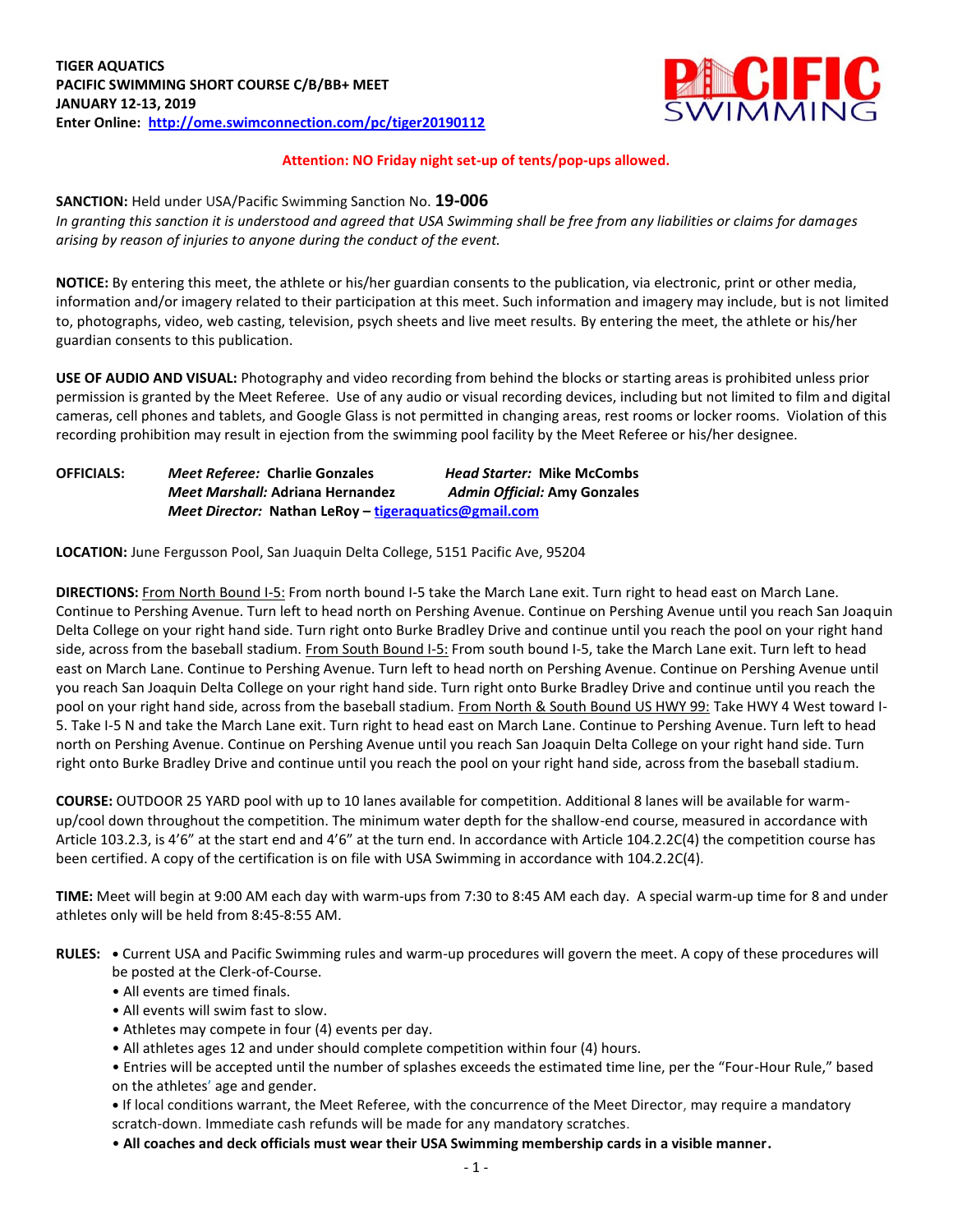• Athletes in the Open 500 Free must have achieved the USA-S Motivational 11-12 "B" Time Standard for their gender and must provide their own timers and lap counters.

**UNACCOMPANIED ATHLETES:** Any USA Swimming athlete-member competing at the meet must be accompanied by a USA Swimming member-coach for the purposes of athlete supervision during warm-up, competition and warm-down. If a coach-member of the athlete's USAS Club does not attend the meet to serve in said supervisory capacity, it is the responsibility of the athlete or the athlete's legal guardian to arrange for supervision by a USA Swimming member-coach. The Meet Director or Meet Referee may assist the athlete in making arrangements for such supervision; however, it is recommended that such arrangements be made in advance of the meet by the athlete's USAS Club Member-Coach.

**RACING STARTS:** Any athlete entered in this meet, unaccompanied by a USA Swimming member coach, must be certified by a USA Swimming member coach as being proficient in performing a racing start or must start the race in the water. It is the responsibility of the athlete or the athlete's legal guardian to ensure compliance with this requirement.

**RESTRICTIONS:** • Smoking and the use of other tobacco products is prohibited on the pool deck, in the locker rooms, in spectator

- seating, in standing areas and in all areas used by athletes, during the meet and during warm-up periods.
- Sale and use of alcoholic beverages are prohibited in all areas of the meet venue.
- No glass containers are allowed in the meet venue.
- No propane heater is permitted except for snack bar/meet operations.
- All shelters must be properly secured.
- Changing into or out of swimsuits other than in locker rooms or designated areas is prohibited.

• Destructive devices, to include but not limited to, explosive devices and equipment, firearms (open or concealed), blades, knives, mace, stun guns and blunt objects are strictly prohibited in the swimming facility and its surrounding areas. If observed, the Meet Referee or his/her designee may ask that these devices be stored safely away from the public or removed from the facility. Noncompliance may result in the reporting to law enforcement authorities and ejection from the facility. Law enforcement officers are exempt per applicable laws.

• Operation of a drone, or any other flying apparatus, is prohibited over the venue, which includes, pools, athlete/coach areas, all spectator areas and open ceiling locker rooms, any time athletes, coaches, officials and/or spectators are present. • Coaches, parents and siblings may not use the pool

**ELIGIBILITY:** • Athletes must be current members of USA-S and enter their name and registration number on the meet entry card as they are shown on their Registration Card. If this is not done, it may be difficult to match the athlete with the registration and times database. The meet host will check all athlete registrations against the SWIMS database and if not found to be registered, the Meet Director shall accept the registration at the meet (a \$10 surcharge will be added to the regular registration fee). Duplicate registrations will be refunded by mail.

 Athletes in the "BB" Division must have met at least the listed "BB" time standard. Athletes in the "B" Division must have met at least the listed "B" time standard. All entry times slower than the listed "B" time standard will be in the "C" Division. For 8&U, athletes in the "A" division must have met at least the listed "A" time standard.

Entries with **"NO TIME" will be ACCEPTED (Exception – Open 500 Freestyle. See Rules)**.

 Entry times submitted for this meet may be checked against a computer database and may be changed in accordance with Pacific Swimming Entry Time Verification Procedures.

 Disabled athletes are welcome to attend this meet and should contact the Meet Director or Meet Referee regarding any special accommodations on entry times and seeding per Pacific Swimming policy.

 Athletes 19 years of age and over may compete in the meet for time only, no awards. Such athletes must have met the B USA Swimming Time Standard for the 17-18 age group.

The athlete's age will be the age of the athlete on the first day of the meet.

**ENTRY PRIORITY:** Meet entries will not be accepted any earlier then *December 14, 2018.* Entries from members of *"assigned"*  "year round" Zone 2 clubs postmarked or entered online by 11:59 PM. on *December 18, 2018* will be given 1<sup>st</sup> priority acceptance. Entries from members of all Zone 2 clubs (year round and seasonal) postmarked or entered online between 12:00 AM *December 18,*  2018 and 11:59 PM *December 21, 2018* will be given 2<sup>nd</sup> priority acceptance. All entries from Zone 2, all other Pacific LSC Zones and other LSC's, either postmarked, entered online, or hand delivered by the entry deadline will be considered in the order that they were received.

**\*\* NOTE: Athletes who falsify their entry form by listing a club to which they are not legitimately associated will be rejected from the meet. Further, entry fees will not be refunded and they may be referred to the Pacific Swimming Review Committee for disciplinary action.**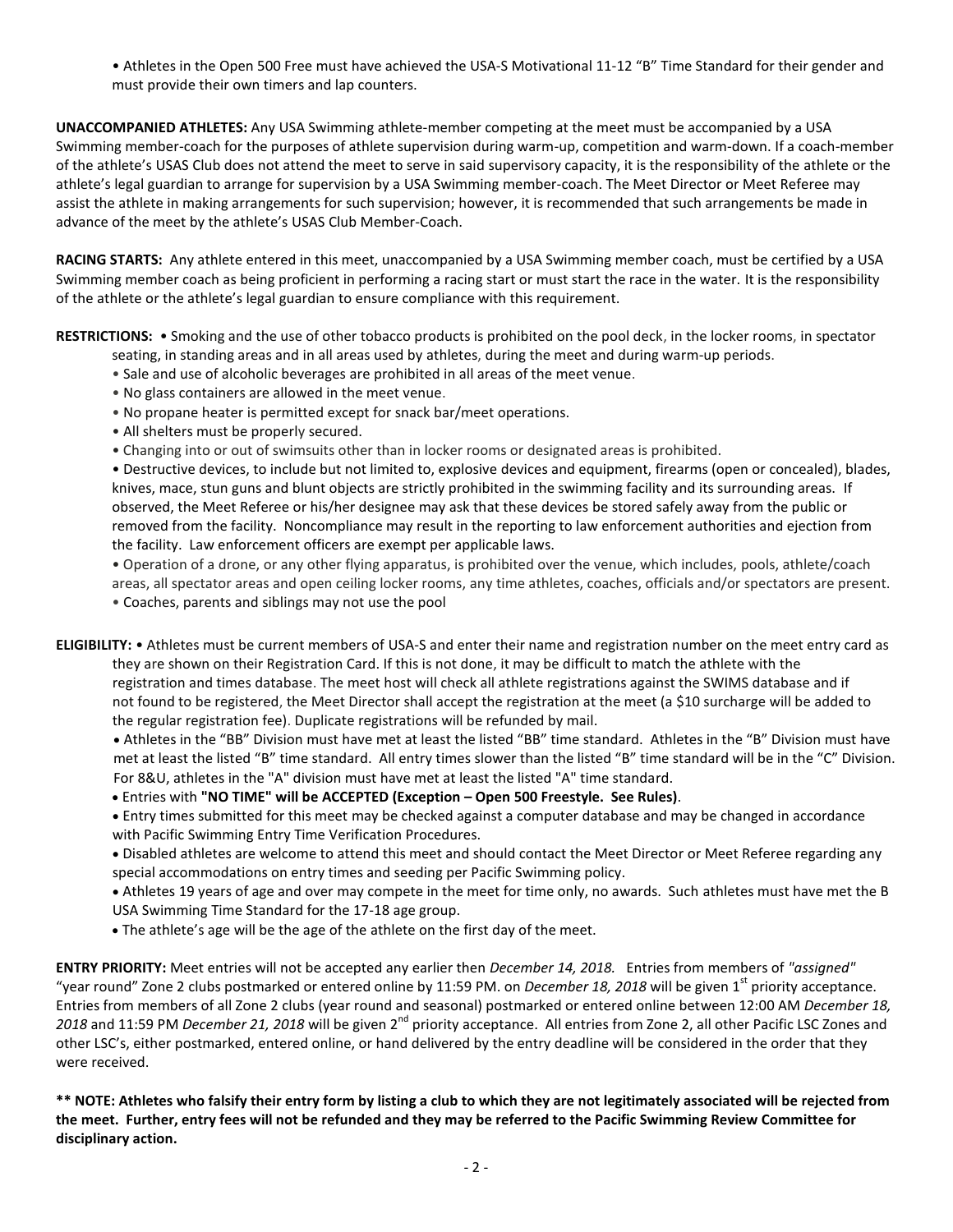**ENTRY FEES:** \$4.00 per event plus an \$8.00 participation fee per athlete. Entries will be rejected if payment is not sent at time of request. No refunds will be made, except mandatory scratch-downs.

**ONLINE ENTRIES:** To enter online go to **<http://ome.swimconnection.com/pc/onda20190112>** to receive an immediate entry confirmation. This method requires payment by credit card. Swim Connection, LLC charges a processing fee for this service, equal to \$1 per athlete plus 5% of the total Entry Fees. Please note that the processing fee is a separate fee from the Entry Fees. If you do not wish to pay the processing fee, enter the meet using a mail entry. **Entering online is a convenience, is completely voluntary, and is in no way required or expected of an athlete by Pacific Swimming.** Online entries will be accepted through Wednesday, **JANUARY 2, 2019**, or until the meet has reached capacity, whichever comes first.

**MAILED OR HAND DELIVERED ENTRIES**: Entries must be on the attached consolidated entry form. Forms must be filled out completely and printed clearly with athlete's best time. Entries must be postmarked by midnight, Monday, **DECEMBER 31, 2018** or hand delivered by 6:30 PM, Wednesday, **JANUARY 2, 2019**. No late entries will be accepted. No entries received after the meet has reached capacity will be accepted. No refunds will be made, except mandatory scratch-downs. Requests for confirmation of receipt of entries should include a self-addressed, stamped envelope.

# **Make check payable to**: **Tiger Aquatics**

| <b>Mail entries to: Tiger Aquatics</b> | Hand deliver entries to: Adriana Rodriguez |
|----------------------------------------|--------------------------------------------|
| P.O. Box 4667                          | 1123 West Magnolia St                      |
| Stockton. CA 95204                     | Stockton. CA 95203                         |

**CHECK-IN:** The meet will be deck seeded. Athletes must check-in at the Clerk-of-Course. No event shall be closed more than 30 minutes before the scheduled start of the session. Close of check-in for all individual events shall be no more than 60 minutes before the estimated time of the start of the first heat of the event. Athletes who do not check-in will not be seeded and will not be allowed to compete in that event.

**SCRATCHES:** Any athletes not reporting for or competing in an individual timed final event shall not be penalized. Athletes who must withdraw from an event after it is seeded are requested to inform the referee immediately.

**AWARDS:** First through eighth places in each division (C, B & BB) will be awarded for the 9-10, 11-12, 13-14 age groups. First through eighth place in each division (PC-C, PC-B, and PC-A) will be awarded for the 8 & under age group. All athletes achieving an A time for the first time will be awarded a standard A medal, regardless of place achieved in the event. No awards will be given for athletes ages 15& Over. Note: Individual awards must be picked up at the meet. We will not mail or distribute awards after the meet. \*\*No Heat Winner Tiger Tails

#### **ADMISSION:** Free.

**SNACK BAR & HOSPITALITY:** A snack bar will be available throughout the competition. Coaches and working deck officials will be provided lunch. Hospitality will serve refreshments to timers and volunteers.

**MISCELLANEOUS:** No overnight parking is allowed. Facilities will not be provided after meet hours

**MINIMUM OFFICIALS:** The Meet Referee shall conduct an inventory of Officials and shall compare the number of athletes entered against the number of Officials that worked representing each club per day of the meet. Those clubs who have not provided sufficient Officials in a day of the meet, in accordance with the table below, will be fined \$100 per missing Official per day.

| Number of athletes entered in meet per<br>club per day | Number of trained and carded officials<br>required |
|--------------------------------------------------------|----------------------------------------------------|
| $1 - 10$                                               |                                                    |
| $11 - 25$                                              |                                                    |
| $26 - 50$                                              |                                                    |
| $51 - 75$                                              |                                                    |
| 76-100                                                 |                                                    |
| Every 20 Athletes over 100                             |                                                    |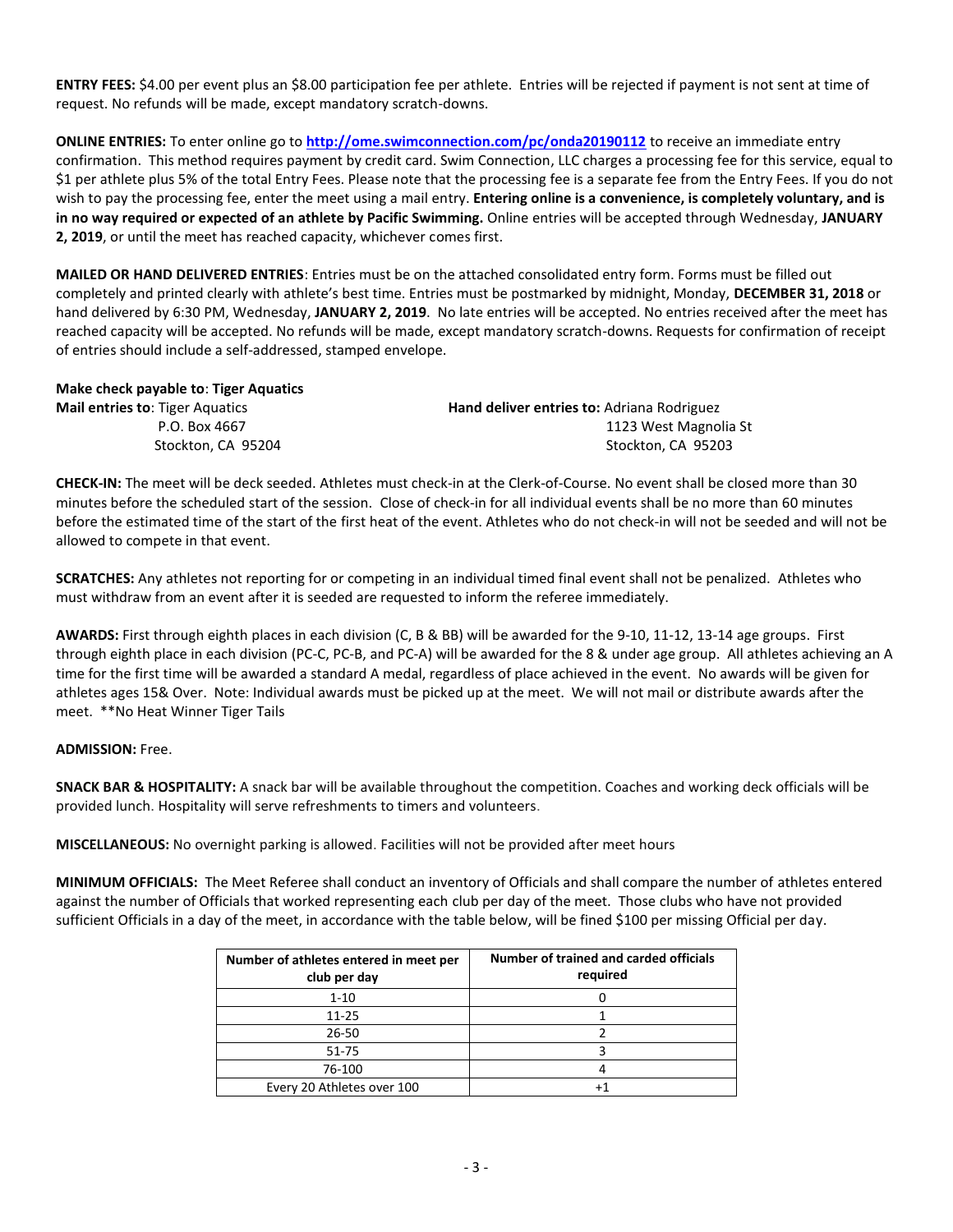# **EVENT SUMMARY**

|        |                       | <b>SATURDAY</b>            |                  | <b>SUNDAY</b> |                  |                            |                  |  |
|--------|-----------------------|----------------------------|------------------|---------------|------------------|----------------------------|------------------|--|
| 8 & UN | $9 - 10$<br>$11 - 12$ |                            | $13 - 18$        | 8 & UN        | $9 - 10$         | $11 - 12$                  | $13 - 18$        |  |
| 25 BK  | 200 FR                | 200 FR                     | 200 FR           | 50 BK         | 100 BK           | 100 BK                     | 200 BK           |  |
| 50 FL  | 50 BK                 | 50 BK                      | 100 BK           | 25 FL         | 50 FL            | 50 FL                      | 100 FL           |  |
| 25BR   | 100 FL                | 100 FL                     | 200 FL           | 50 FR         | 100 IM           | 200 IM                     | 200 IM           |  |
| 100 FR | 50 BR                 | 200 BR                     | 200 BR           | 50 BR         | 100 BR           | 100 BR                     | 100 BR           |  |
|        | 100 FR                | 100 FR                     | 100 FR           | 25 FR         | 50 FR            | 50 FR                      | 50 FR            |  |
|        | Open $500$ FR(B)      | 200 FL<br>Open $500$ FR(B) | Open $500$ FR(B) |               | Open $500$ FR(G) | 200 BK<br>Open $500$ FR(G) | Open $500$ FR(G) |  |
|        |                       |                            |                  |               |                  |                            |                  |  |

|                | Saturday, January 12, 2019 |                |               | Sunday, January 13, 2019 |               |
|----------------|----------------------------|----------------|---------------|--------------------------|---------------|
| <b>EVENT#</b>  | <b>EVEN</b>                | <b>EVENT#</b>  | <b>EVENT#</b> | <b>EVEN</b>              | <b>EVENT#</b> |
| $\mathbf{1}$   | 13-18 200 FR               | $\overline{2}$ | 43            | 13-18 200 BK             | 44            |
| $\overline{3}$ | 11-12 200 FR               | $\overline{4}$ | 45            | 11-12 100 BK             | 46            |
| 5              | 9-10 200 FR                | 6              | 47            | 9-10 100 BK              | 48            |
| $\overline{7}$ | 13-18 100 BK               | 8              | 49            | 8-UN 50 BK               | 50            |
| 9              | 11-12 50 BK                | 10             | 51            | 13-18 100 FL             | 52            |
| 11             | 9-10 50 BK                 | 12             | 53            | 11-12 50 FL              | 54            |
| 13             | 8-UN 25 BK                 | 14             | 55            | 9-10 50 FL               | 56            |
| 15             | 13-18 200 FL               | 16             | 57            | 8-UN 25 Fly              | 58            |
| 17             | 11-12 100 FL               | 18             | 59            | 13-18 200 IM             | 60            |
| 19             | 9-10 100 FL                | 20             | 61            | 11-12 200 IM             | 62            |
| 21             | 8-UN 50 FL                 | 22             | 63            | 9-10 100 IM              | 64            |
| 23             | 13-18 200 BR               | 24             | 65            | 8-UN 50 FR               | 66            |
| 25             | 11-12 200 BR               | 26             | 67            | 13-18 100 BR             | 68            |
| 27             | 9-10 50 BR                 | 28             | 69            | 11-12 100 BR             | 70            |
| 29             | 8-UN 25 BR                 | 30             | 71            | 9-10 100 BR              | 72            |
| 31             | 13-18 100 FR               | 32             | 73            | 8-UN 50 BR               | 74            |
| 33             | 11-12 100 FR               | 34             | 75            | 13-18 50 FR              | 76            |
| 35             | 9-10 100 FR                | 36             | 77            | 11-12 50 FR              | 78            |
| 37             | 8-UN 100 FR                | 38             | 79            | 9-10 50 FR               | 80            |
| 39             | 11-12 200 FL               | 40             | 81            | 8-UN 25 FR               | 82            |
|                | Open MEN 500 FR*           | 42             | 83            | 11-12 200 BK             | 84            |
|                |                            |                | 85            | Open Women 500 FR*       |               |

**EVENTS**

Use the following URL to find the time standards: <http://www.pacswim.org/swim-meet-times/standards>

**\*Athletes entered in the 500 free events must have an 11-12 B Time and provide their own lap counters and timers.**